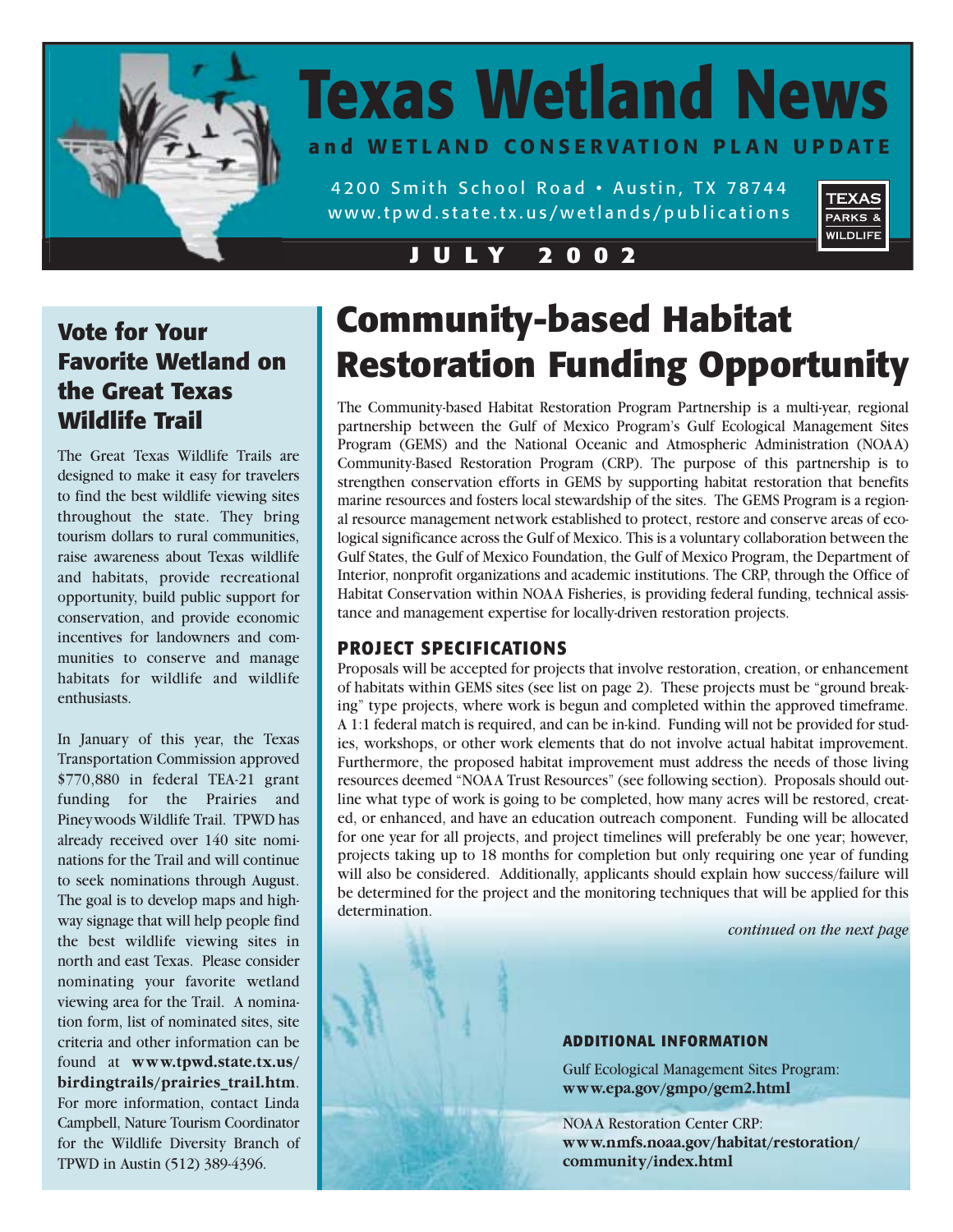# **Community-based Habitat Restoration Funding Opportunity, continued**

#### **NOAA TRUST RESOURCES**

NOAA trust resources are living marine resources that include commercial and recreational fishery resources (marine fish and shellfish and their habitats); anadromous species (fish, such as salmon and striped bass, that spawn in freshwater and then migrate to the sea); endangered and threatened marine species and their habitats; marine mammals, turtles, and their habitats; marshes, mangroves, seagrass beds, coral reefs, and other coastal habitats; and resources associated with National Marine Sanctuaries and National Estuarine Research Reserves. These resources serve as the basis for this program and applicants must meet the following priorities for partnership:

- areas identified by NOAA Fisheries as essential fish habitat (EFH) and areas within EFH identified as Habitat Areas of Particular Concern;
- areas identified as critical habitat for federally or state listed marine and anadromous species;
- areas identified as important habitat for marine mammals and turtles;
- watersheds or such other areas under conservation management as special management areas under state coastal management programs;
- other important commercial or recreational marine fish habitat, including degraded areas that historically were important habitat for living marine resources.

#### **PROPOSALS should be submitted by August 25, 2002, and proposal forms can be obtained from:**

Kay Jenkins, Texas State GEMS Coordinator at (361) 825-3245 **kay.jenkins@tpwd.state.tx.us**

Dr. Quenton Dokken, Executive Director, Gulf of Mexico Foundation at (361) 882-3939 or **Gmexico@aol.com** or **www.gulfofmexicofoundation.com**

Aransas National Wildlife Refuge Candy Abshier Wildlife Management Area Flower Garden Banks National Marine Sanctuary Guadalupe Delta Wildlife Management Area Laguna Madre

#### **Texas GEMS sites**

J.D. Murphree Wildlife Management Area Padre Island National Seashore Sea Rim State Park Welder Flats Coastal Preserve Armand Bayou Coastal Preserve and Nature Center Christmas Bay Coastal Preserve Freeport Liberty Ship Reef **Complex** 

Laguna Atascosa National Wildlife Refuge

Matagorda Island Wildlife Management Area North Deer Island Sanctuary South Bay Coastal Preserve

## **Wetland Project Site Registry Program**

The Registry Program was designed to increase wetland conservation in the state of Texas by creating a method in which individuals, private consulting companies, and government agencies could more easily find private landowners interested in conserving wetlands on their property. The process begins when an interested private landowner adds their property information to the Registry. Non-confidential portions of those data such as county, riverbasin, and habitat type are available for viewing through the Registry Program search page on the TPWD Web site at **www.tpwd.state.tx.us/wetlands/ programs/registry/searchdata.htm**. An individual or entity looking for areas in which to do wetland restoration or enhancement can then search the private registry database by county or riverbasin. Confidential information, such as contact information and specific restoration goals of the landowner, is only disclosed to interested parties after the landowner has been contacted and has specifically approved the disclosure of such information.

If you are interested in learning more about the Wetland Project Site Registry Program, you can view the informational brochure at **www.tpwd.state.tx.us/wetlands/publications/brochure0101.pdf** or request one to be sent to you by e-mailing **jennifer.key@tpwd.state.tx.us** with your name and mailing address. The brochure contains information on the program, and has a postage-paid form that landowners can fill out and mail to the project manager in order to get their property in the Registry Program.

If you have questions about the program or would like to request brochures to distribute, please e-mail Jennifer Key or call (512) 389-8521.

## **Updated Version of Texas Coastal Wetlands Now Available from GLO**

*Texas Coastal Wetlands: A Handbook for Local Governments* has been prepared to provide relevant information for local officials, citizens, landowners, and groups interested in conserving, creating, or restoring wetlands along the Texas coast. It focuses on local, voluntary planning initiatives and is designed to help communities balance development with the long-term productivity of their wetlands. The handbook is published by the Texas General Land Office – if you would like a copy, call Kenny Helgren at 1-800-998-4GLO (within Texas) or (512) 936-0683, or e-mail: **coastpublications@glo.state.tx.us**.

The handbook has been used by these two local governments to help them develop wetland conservation plans:

Smith, E. H., and S. J. Dilworth 1999. Mission/Aransas Watershed Wetland Conservation Plan. Center for Coastal Studies, TAMU–Corpus Christi. 99 pp. This plan was funded with a grant from the EPA through the GLO. Contact Liz Smith at (361) 825-6069 for more information.

The City of Seabrook developed the Seabrook Wetland Conservation Plan. It was prepared by the Houston-Galveston Area Council in 2000. Contact Christy Durham at HGAC at (713) 993-4560 for information.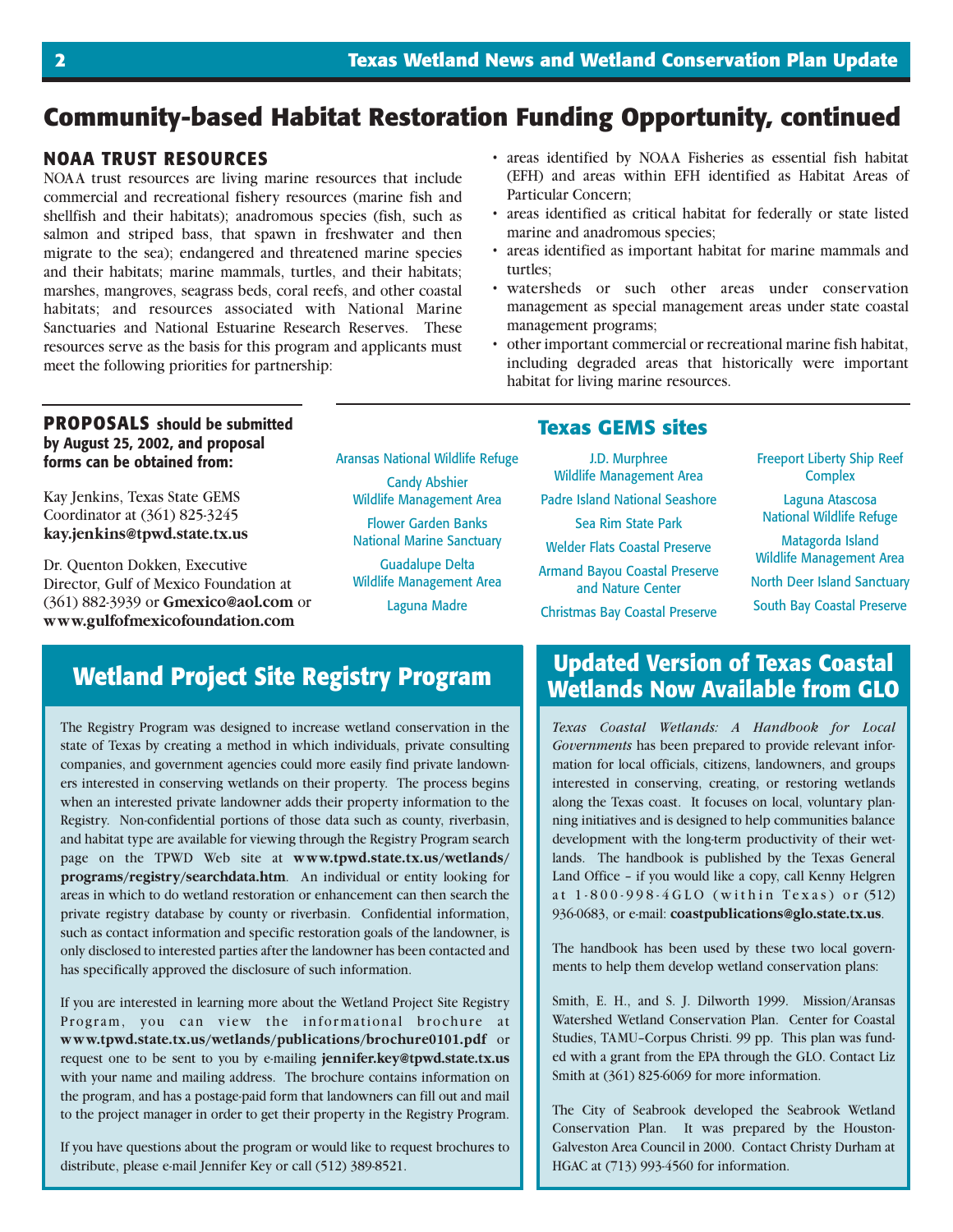# **Shamrock Island Receives Funding for Monitoring Work and Maintenance**

Shamrock Island is the remainder of a recurved barrier spit that once extended southwestward from Mustang Island into Corpus Christi Bay. The island, which was separated from Mustang Island by Hurricane Celia in 1970, is home to the Shamrock Island Preserve, one of the most productive colonial waterbird nesting areas on the Texas coast. Coastal wetlands on and adjacent to Shamrock Island include marshes, mangroves, and seagrasses. The critical ecological importance of Shamrock Island was recognized in the early 1990s when the Nature Conservancy of Texas led an effort to acquire the island, which is in eastern Corpus Christi Bay, about two miles west of Mustang Island.

Since detachment from Mustang Island, the north and northwest areas of Shamrock Island have experienced considerable beach erosion and wetland loss, losing approximately 17 acres between 1950 and 1997. Without proactive measures, this trend of erosion would have continued, resulting in the loss of valuable habitats on the island, including submerged and emergent wetlands, beach areas, and adjacent uplands.

The Texas General Land Office (GLO) and Texas Parks and Wildlife Department (TPWD) received a grant under the National Coastal Wetlands Grant Program from the U.S. Fish and Wildlife Service for a project that would protect and restore wetlands and other habitats on and near Shamrock Island. Local match for the federal funds were largely provided through monies obtained in restitution for an incident that damaged state-owned lands in the upper Laguna Madre. Other contributors and partners in the project include the U.S. Army Corps of Engineers, Texas Audubon Society, and the Coastal Bends Bays Foundation. The grant was used for the construction of an offshore breakwater along the north and northwest end of Shamrock Island, creation of shallow water habitat/wetlands, and the construction of a feeder beach outside the breakwater to ensure the flow of sand to the beach at the south end of the island.

The Shamrock Island Shoreline Protection and Wetlands Restoration Project was completed in spring of 1999 and was the recipient of the 1999 Coastal America Partnership Award. In November 2000, the GLO funded an 18-month post-construction topographic and hydrographic survey of the wetland restoration area, feeder beach area, and geotubes at Shamrock Island. The purpose of the survey and acquisition of aerial photography was to assess the performance of the geotubes, feeder beach, and wetland restoration area. Overall, the project was performing as designed; however, the survey found that one geotube's crest elevation had decreased in one place. The survey also found that the area available for planting within the wetlands restoration area had decreased by about 10% and the total volume of added fill for the feeder beach had decreased since construction. The report recommended continued monitoring of the project to track changes to the geotubes, wetlands, and feeder beach.

On October 29, 2001, representatives from TPWD, Nature Conservancy of Texas, U.S. Fish and Wildlife Service, Coastal Bend Bays & Estuaries Program, and Shiner Moseley and Associates, Inc. conducted a site visit to Shamrock Island to review the current condition of the wetlands restoration area shoreline stabilization improvements. It was observed that the geotube shroud is damaged

in places – maintenance/replacement of the shroud is needed to protect the exposed polyester of the geotube from UV degradation. Also, there are two areas where the geotube crest height has decreased, causing the geotube to become submerged in those areas. Further investigation of the conditions of the geotubes is needed to determine what level of maintenance and/or remedial action is necessary. It appears that more than 50% of the total feeder beach that was originally placed has been depleted and plans to re-nourish the feeder beach are needed. It was also recommended that the planting area in the wetlands restoration area be expanded by mechanically placing more fill into the area, which would create more area suitable for plantings of *Spartina alterniflora*.

The Shamrock Island Habitat Monitoring and Protection project would result in the acquisition of post-construction aerial photography and topographic and hydrographic surveys of the wetland restoration area, feeder beach area, and geotubes at Shamrock Island. The true color 1:6000 scale aerial photography would allow project managers to monitor and assess the geotubes, wetland restoration area, and feeder beach on Shamrock Island Preserve. The monitoring work and resulting report would focus on assessing the current project needs, determining the scope of work, and the magnitude of funds that would be required to design and implement maintenance and remedial measures on the original project. In addition, to prevent UV degradation of the existing geotubes, the proposed project would install a new protective shroud on exposed geotubes. The installation of new shrouds on exposed geotubes at the project site would prolong the life of the geotubes, benefiting one of the most productive colonial waterbird nesting areas on the Texas coast by allowing the geotubes to continue to function as effective shoreline stabilization.

The original Shamrock Island shoreline stabilization/wetland restoration project involved an investment of approximately \$900,000 of private and public funds to stabilize the shoreline of Shamrock Island and create the wetland restoration area. The report generated from the photography and monitoring would assist the project partners in protecting that investment by providing the information needed to seek additional grant funding for project maintenance and future restoration work on Shamrock Island.

The total estimated cost of the Shamrock Island Habitat Monitoring and Protection project is \$30,000. Approximately, \$15,000 of the budget would be spent on contracting an engineering/consulting firm to acquire aerial photography, monitor and assess the geotubes, feeder beach, and wetland restoration area, and to develop a scope of work and estimated cost for maintenance and remedial actions needed to sustain the life of the project. Another \$15,000 would be spent to a contractor for installation of new UV protective shroud on exposed geotubes.

The Coastal Bend Bays & Estuaries Program (CBBEP) is contributing \$24,000 of the projected costs and has assigned Leo Trevino– (361) 885-6244 – as the lead project manager. TPWD is contributing a 20% match (\$6,000) to complete the necessary funding. TPWD's funding comes from restitution fees paid by responsible parties for fish and wildlife killed by events occurring on state lands and waters.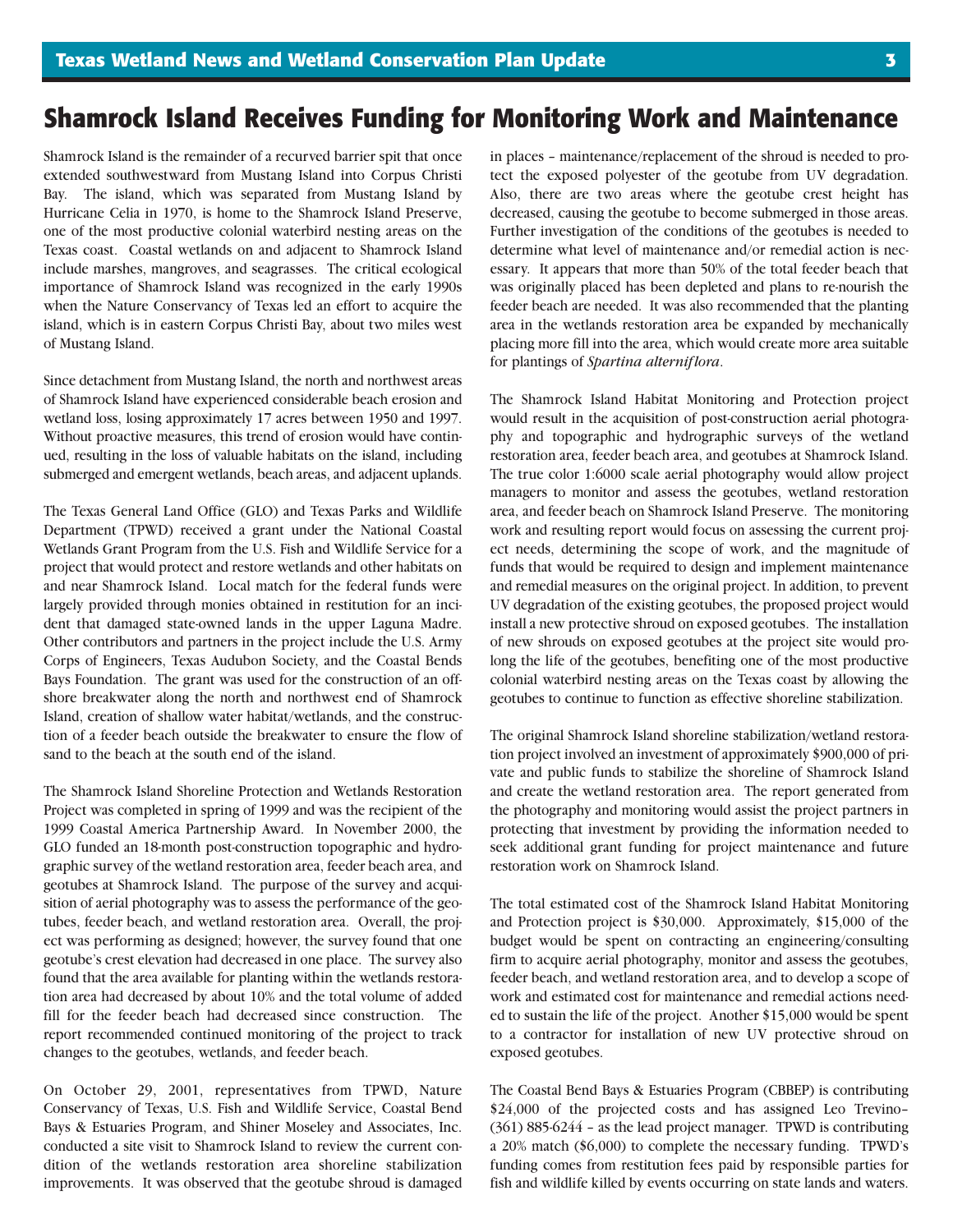



## **WETLAND RESTORATION AT THE**



#### Contractor

Flash back in time 3 generations ago.

I am slowly traversing the sawgrass (*Cladium jamaicense*) marsh, on what will someday be known as the Nelda Stark Unit of Texas Parks and Wildlife Department's Lower Neches Wildlife Management Area. As I walk the area I can hear the sawgrass whispering in the slight breeze that is blowing across the marsh. With each step I hear the squish of mud under my boot and smell the rich earthy smell of the marsh. I see many signs of wildlife in the area – puddle ducks which come here to feed on sawgrass seeds, trails of mink and raccoon, scat of muskrat, gray fox and bobcat. I was told that red wolves once roamed these marshlands, although I have never seen them here. As I work the marsh looking for places to put out my traps for muskrat, river otter, and mink, I think times are good and I am happy to be in the marsh I love.

Flash forward in time 80 years to January 29, 2002. On the Nelda Stark Unit, the area commonly known as the Bessie Heights Marsh, you find Jim Sutherlin and Mike Rezsutek of TPWD Wildlife Division, Andy Tirpak of TPWD Resource Protection Division, and Mo Saleh of Professional Engineering and Environmental Consultants, slowly navigating their way through the fog. Under the hull of our boat is approximately 3 feet of water, and no vegetation other than that growing on a few old

levees. Our trapper friend of an earlier generation would not recognize the marsh as it is now. These folks are on their way to check on the construction of test terraces designed to give wetland plants a place to grow again. These terraces are the start of what eventually will be restoration of 80-100 acres of the estimated 6,000 acres of habitat lost in the Nelda Stark Unit since the early 1900s.

The Bessie Heights Marsh was likely an intermediate, mostly emergent-marsh system, one in which salts in the water usually didn't exceed more than about 8 parts per thousand. The area received sediment from the Neches River when floodwaters would flow across the marsh and then recede. Historically, storm events originating in the Gulf of Mexico and extremely high tides pushed salt water into the area, but the marsh seems to have weathered these episodic events relatively well. But the marsh is not the same as it was when our trapper friend visited the marsh – several events contributed to the highly degraded condition of the marsh we see today. The Neches River was dredged to twice its original depth near the turn of the century and the dredged material was deposited along the north banks of the river. This action had a two-fold effect: 1) the deeper channel allowed salt water to intrude further up the river than in the past, and 2) sediment delivery and freshwater sheet-flow across the marsh was reduced by the spoil deposits. In addition, the Nelda Stark Unit has been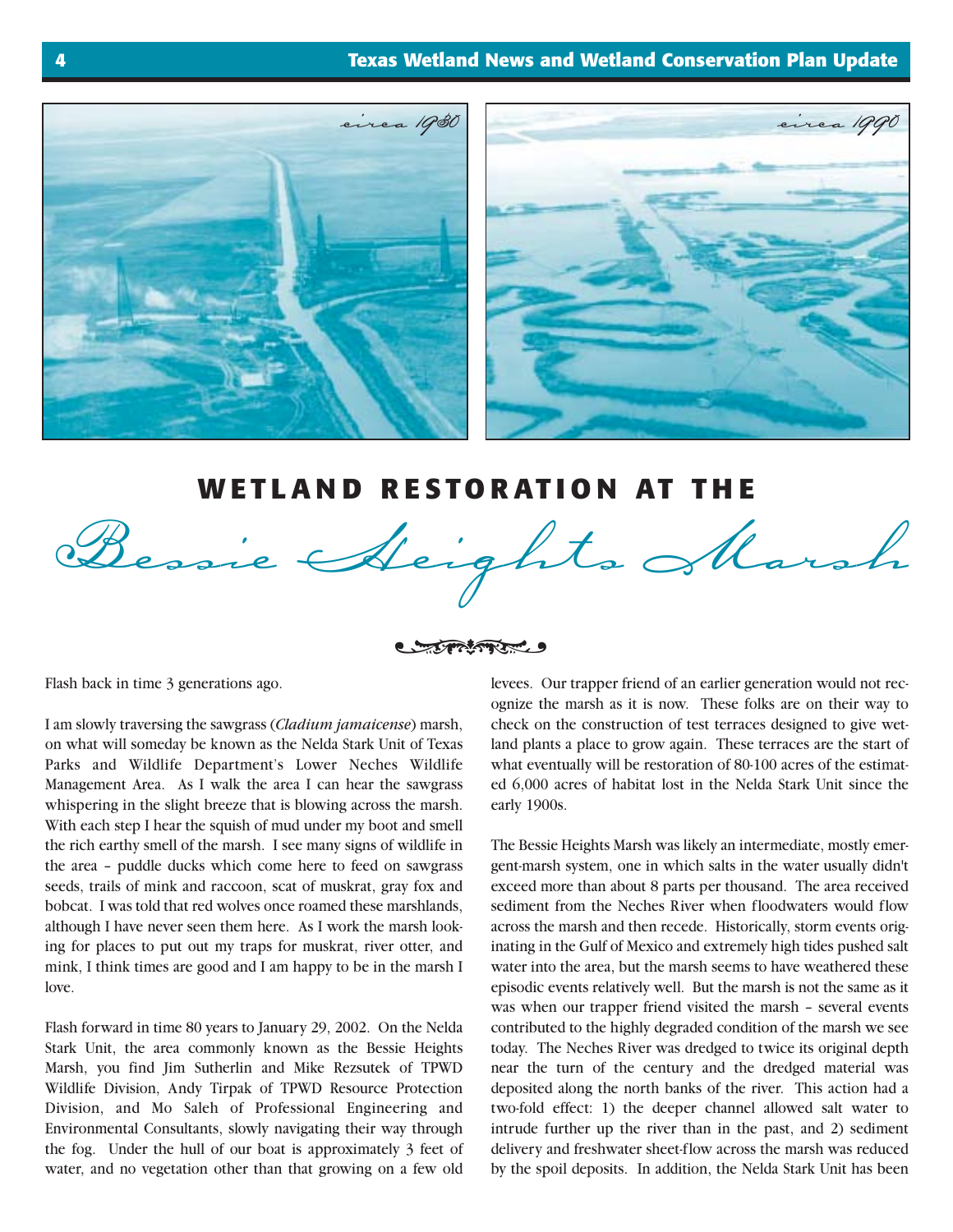developed extensively for oil and gas, extraction of which has contributed to marsh loss through subsidence.

Brine disposal within the marsh, particularly in the early periods of oil production, also contributed to wetland loss. Canals associated with development of the oil field allowed salt water to intrude faster and deeper into the marsh, which increased loss of silt and organic matter through erosion and loss of salt-intolerant plants.

Efforts are underway to bring back the marsh and the terracing project is a first step in this process. The white circle in the photograph shows the approximate project area while the white line outlines the boundary of the Nelda Stark Unit of Lower Neches WMA. As you can see, it is now open water habitat with a water depth that averages 3 to 4 feet. The soil is high in organic matter content – soil sampling suggests this organic material may be close to 20 feet thick.

This project will use the soils that are present to form terraces at marsh elevation. To the right is a newly constructed terrace in the Nelda Stark Unit.

After construction, emergent wetland vegetation will be planted on the terraces. The choice of species to be planted will be based upon what exists in the surrounding fringe marsh. A few of our primary goals with this project will be to increase overall primary productivity, promote deposition and retention of suspended sediments, encourage growth of submerged aquatic plants, and reduce turbidity and wind fetch. The increase in plant productivity that will occur will benefit both fisheries and wildlife through providing shelter and a food base. This project is being implemented as part of a larger plan that addresses extensive wetland losses that have occurred within the Bessie Heights Marsh. Being the first restoration project within the marsh, it will be a catalyst for future restoration projects.

This project will result in an overall net increase of 80-100 acres of estuarine wetlands in the project area. The constructed terraces are expected to require little to no maintenance over the



long term, and their presence will provide much marsh-water interface (edge), which is one of the most valuable habitat components for fish species. The value of the restored wetlands to fisheries will be very high, as the terrace layout will allow for fisheries access and water movement throughout the project area. Production of submerged aquatic vegetation, primarily widgeongrass (*Rupia maritima*), in the project area also should increase. Submerged aquatic vegetation such as widgeongrass provides quality habitat for fisheries and excellent food for migratory waterfowl, particularly gadwall (*Anas strepera*), American wigeon (*Anas americana*), and diving ducks (*Aythya* spp.). The restoration effort will take some time, but when completed, Bessie Heights Marsh will once again support an abundance of fish and wildlife. I think our trapper friend would be pleased.

# over the fish and w

# **Wetlands Assistance Guide for Landowners Available from TPWD**

The Wetlands Assistance Guide for Landowners is a publication available from Texas Parks and Wildlife Department that outlines available federal, state, and private programs offering technical and/or financial assistance to private landowners in the state of Texas. In addition to providing information on sources of assistance, the guide also has general information on wetlands in Texas, and federal and state regulations concerning wetlands.

The guide can be viewed on-line at **www.tpwd.state.tx.us/wetlands/programs/landowner**. If you would like to have a guide mailed to you, please e-mail your name and address to **jennifer.key@tpwd.state.tx.us**.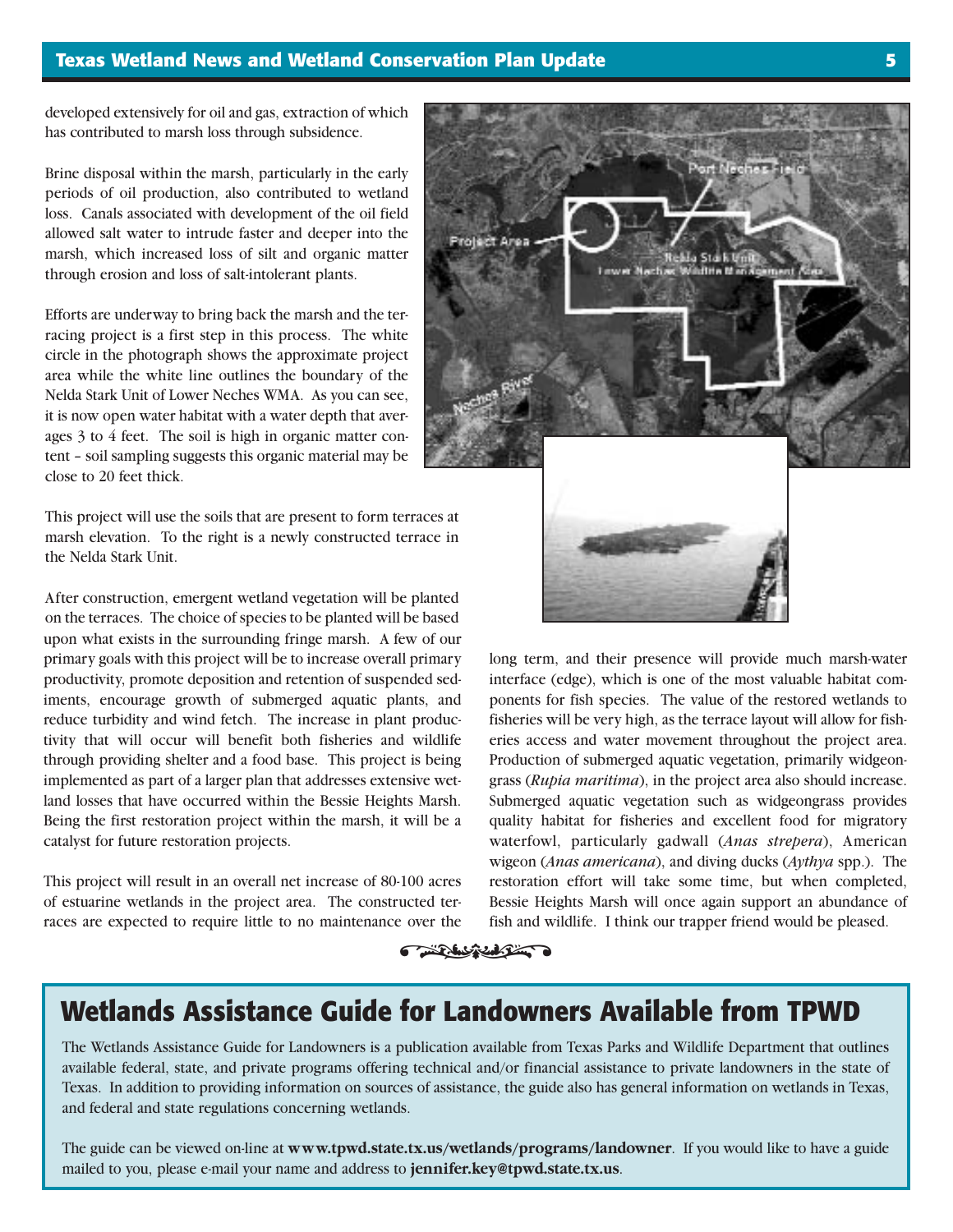# **Goose Island Shoreline Stabilization and Protection of Adjacent Habitats in Aransas Bay Project Receives State, Local and Federal Funding**



*A project to stabilize an eroding shoreline at Goose Island State Park by the construction of an offshore breakwater has received funding and efforts to evaluate the alternatives and come up with a design are underway. If the results of a geotechnical evaluation support the use of dredged material from a nearby boat channel in shoreline renourishment, then the project would also provide a beneficial use for maintenance dredge material.*

Goose Island State Park, located 10 miles north of Rockport in Aransas County, Texas, is comprised of 321 acres on the southern tip of Lamar Peninsula and is bounded by Aransas and St. Charles bays. Goose Island, just south of Lamar Peninsula on the Aransas Bay, has an eroding shoreline of approximately 2 miles. The unprotected shoreline consists of a shell ridge with smooth cordgrass (*Spartina alterniflora*) marsh occurring along portions of it. On the mainland (northern) side of the island, high marsh grades into intertidal smooth cordgrass marsh and tidal flats. The open water on the southern side of the island supports shoal grass (*Halodule wrightii*) and scattered oysters. The portion of the bay between Goose Island and the mainland supports expansive living oyster reefs. The seagrasses, cordgrass marshes, and tidal flats provide important feeding habitat for waterfowl, shorebirds, wading birds, and important nursery areas for commercially and recreationally important finfish and shellfish.

A comparison of 1969 and 1995 aerial photography by Texas Parks and Wildlife Department (TPWD) revealed that 17.1 acres of the island had eroded from the southern shoreline, while 1.5 acres has accreted on the western tip of Goose Island during that time period. The remaining 15 acres of the island behind the eroding southern shoreline are vulnerable to submergence through ongoing erosion forces. The island has breached in one location and,

if erosion is not controlled, will breach in more places, jeopardizing approximately 75 acres of marsh and oyster reef habitats in the bay north of the island. In addition, the shoreline of the adjacent mainland would become vulnerable to erosion from the effects of the wind, waves, and large fetch of Aransas Bay should Goose Island become submerged.

This project would stabilize the southern shoreline of Goose Island from further erosion by constructing an offshore breakwater in Aransas Bay. The breakwater would be constructed in a manner that would minimize impacts to existing seagrasses and oysters. The breakwater would dampen wave action between the breakwater and the shoreline, creating a lagoon effect that would allow further development of seagrass beds and intertidal emergent marsh along the shoreline. Once completed, the breakwater would protect the remaining 15 acres of Goose Island and the 75 acres of marsh and oyster reef habitats behind it.

Goose Island, the offshore portion of Goose Island State Park, provides excellent feeding habitat for waterfowl, shorebirds, and wading birds. Over 300 species of birds have been documented using the open bays, shorelines and mudflats, marshes, meadows, and live oak mottes found in Goose Island State Park. Approximately 90% of avian species traveling the Central Flyway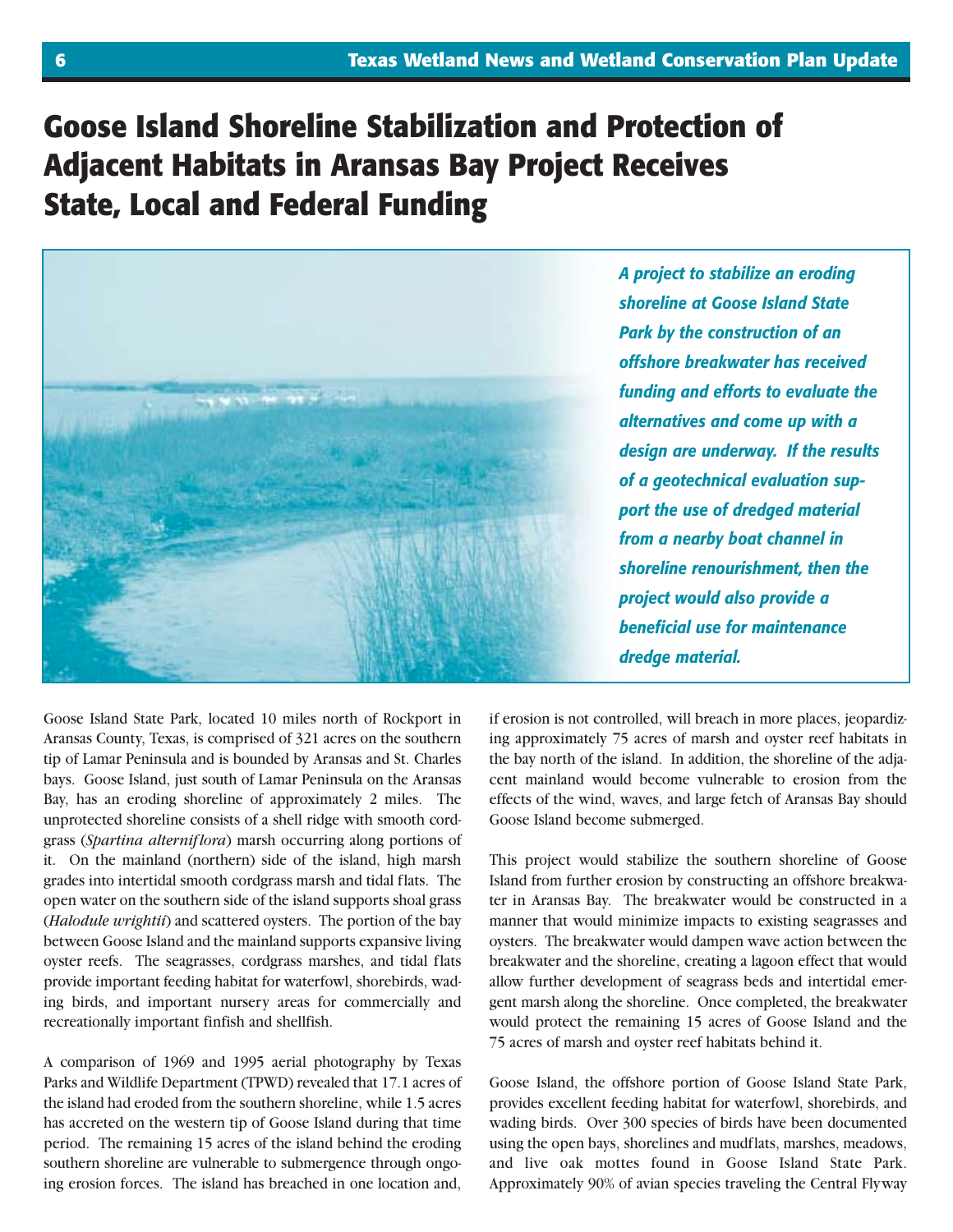congregate in the Texas coastal bend for the duration of winter and include species such as whooping cranes, sandhill cranes, Canadian and snow geese, teal, pintail, redheads, ruddy ducks, gadwalls, and many others. The area also hosts a number of year round species including white pelicans, brown pelicans, cormorants, mottled ducks, black skimmers, night herons, egrets, herons, ibis, roseate spoonbills, plovers, sandpipers and many others. Many of these species feed on the crustaceans, small fish, and aquatic vegetation available around Goose Island. Perhaps the most popular birds to park visitors are the hummingbirds and the resident and migrating songbirds. Birding opportunities at Goose Island State Park make it a popular destination for tourists during the migration seasons and for winter Texans who stay at the RV facilities on the park.

Goose Island State Park is near Rockport/Fulton, another popular tourist destination, and is very close to the Aransas National Wildlife Refuge, which is the wintering grounds for the endangered whooping crane. The marshes and oyster reefs are valuable habitat for commercially and recreationally important finfish and shellfish. Fishing is a popular activity at the park for both residents and visitors. The breakwater project would protect the valuable habitats that support the flora and fauna that attract visitors to Goose Island State Park and nearby Rockport/Fulton.

The Goose Island Shoreline Stabilization and Protection of Adjacent Habitats in Aransas Bay Project has numerous partners involved who are committed to the project, including the General Land Office, Coastal Bend Bays & Estuaries Program, Aransas County Commissioners, and the Neptune Harbor Canal and Property Owners Association.

Currently, TPWD, the General Land Office, and the Coastal Bend Bays & Estuaries Program are developing a project cooperation agreement to conduct a feasibility study and alternative analysis for the shoreline stabilization options. Once a preferred alternative is selected, environmental permitting will be obtained for the project and a new project agreement with all of the partners will be developed for the construction phase. It is expected that the feasibility study/alternatives analysis phase will be completed this fall. Kay Jenkins – (361) 825-3245 – is the project leader for TPWD, Dennis Rocha – (512) 475-1412 – is the project manager for GLO, and Leo Trevino  $(361)$  885-6244 – is the project manager for the Coastal Bend Bays & Estuaries Program.

# **Landowner Associations Preserve Open Spaces, Wildlife Habitat and Future Water Supplies**

Matt Wagner, a Ph.D. student studying Urban and Regional Planning at Texas A&M University, is currently researching whether landowner cooperatives could be a policy tool to protect water rights. Wagner is funded in part by Texas Parks and Wildlife Dept. (TPWD) and Texas Water Resource Institute scholarships.

In addition to attending graduate school, Wagner also works as a Wildlife Biologist for TPWD. Wagner's graduate committee is chaired by Ronald Kaiser of the Institute for Renewable Natural Resources and Jon Rodiek of the Urban and Regional Planning Department.

Wagner's graduate studies focus on whether voluntary wildlife management associations (WMAs), or cooperatives, could be a strategy to protect water rights and flows.

In basic terms, the WMA program allows landowners to form cooperatives in order to maintain or enhance wildlife habitats or provide other ecological benefits. Each WMA develops a management plan that states the tasks the association will undertake to improve the environment. Some of the options WMAs can utilize include measures to increase stream flows, brush control to boost water yields, and lessening erosion.

Individual properties under a TPWD management plan may qualify for wildlife management property tax valuation instead of agricultural use. Each county tax appraisal office may allow or deny the approval of wildlife use for properties within its boundaries. To date, more than 4,000 landowners representing more than 1.5 million acres are under some form of WMA.

Wagner is working with the Harvey and Mid Trinity Basin WMAs and other East Texas cooperatives to determine if the sale or lease of groundwater rights based on sustained aquifer yields can help reduce land fragmentation. Wagner wants to determine if WMAs could benefit from voluntarily restricting groundwater pumping within an association's boundary. He then wants to examine the economic benefits that may result if limited groundwater withdrawals could be transferred to their higher-valued uses.

"The problem is that rural lands are becoming increasingly fragmented, and part of the solution is the use of WMAs to keep these habitats intact," Wagner says. "If we can develop policy tools to lend some needed financing to assist these co-ops, we could create some very innovative strategies to preserve open space and wildlife habitat, while providing needed water through a free market system."

For more details contact Wagner at **mwagner@tamu.edu**.